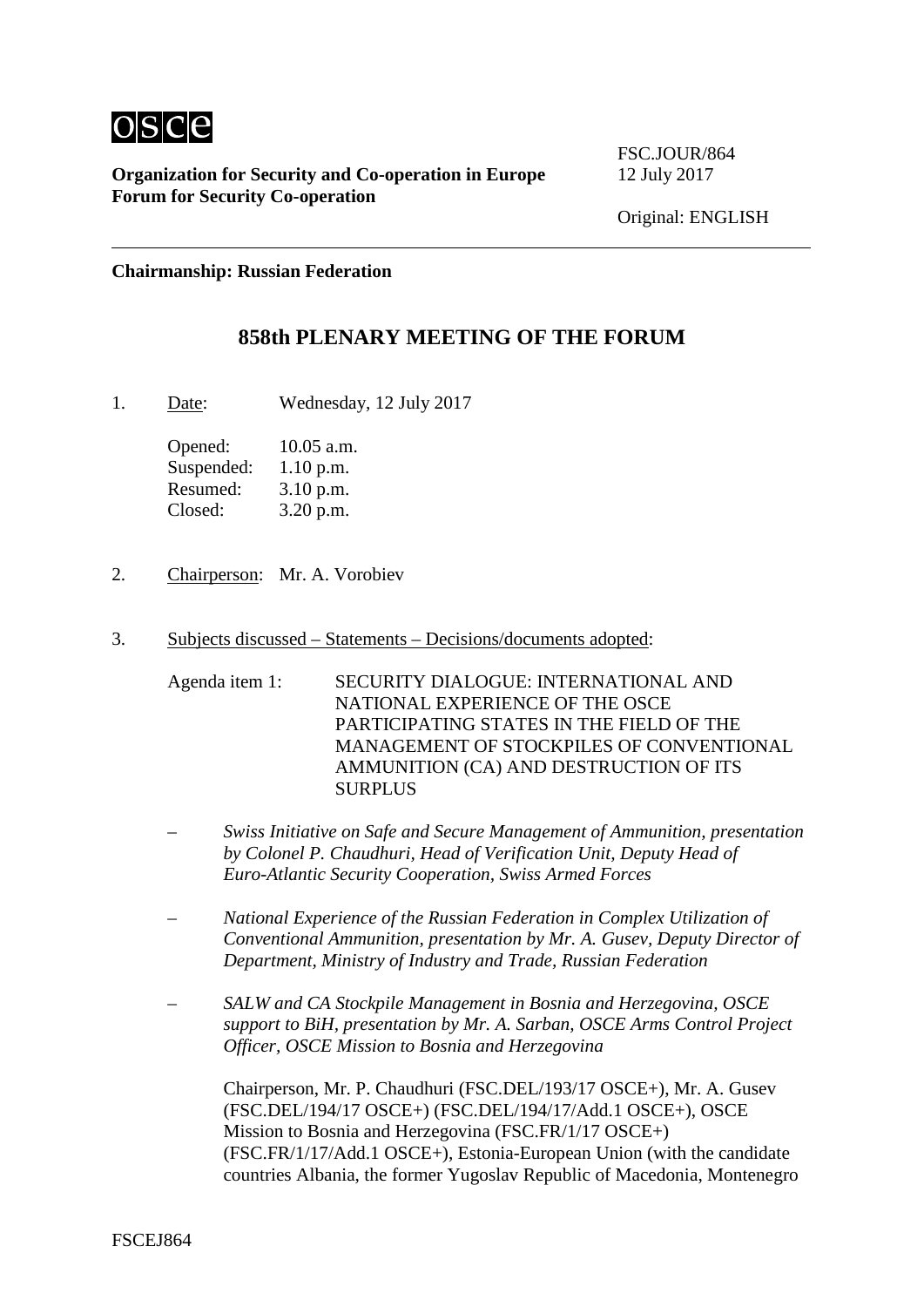and Serbia; the country of the Stabilisation and Association Process and potential candidate country Bosnia and Herzegovina; as well as Georgia, in alignment) (FSC.DEL/190/17), Belarus, Bosnia and Herzegovina, United Kingdom, Armenia, United States of America, Russian Federation, FSC Co-ordinator for Projects on Small Arms and Light Weapons and Stockpiles of Conventional Ammunition (Hungary)

Agenda item 2: DECISION ON THE OSCE MEETING TO REVIEW THE IMPLEMENTATION OF OSCE ASSISTANCE PROJECTS IN THE FIELD OF SMALL ARMS AND LIGHT WEAPONS AND STOCKPILES OF CONVENTIONAL AMMUNITION

Chairperson

**Decision**: The Forum for Security Co-operation adopted Decision No. 3/17 (FSC.DEC/3/17) on the OSCE meeting to review the implementation of OSCE assistance projects in the field of small arms and light weapons and stockpiles of conventional ammunition, the text of which is appended to this journal.

Montenegro, Serbia, Chairperson

Agenda item 3: GENERAL STATEMENTS

- (a) *Food-for-thought paper on OSCE best practices against the illicit reactivation and transformation of small arms and light weapons (FSC.DEL/188/17)*: Germany (also on behalf of France) (Annex 1), France (also on behalf of Germany) (Annex 2)
- (b) *Joint strategic exercise of the armed forces of Belarus and the Russian Federation "Zapad 2017" to be conducted from 14 to 20 September 2017*: Belarus (FSC.DEL/195/17 Restr.) (FSC.DEL/195/17/Add.1 Restr.), Russian Federation, Canada
- (c) *Situation in and around Ukraine*: Ukraine (FSC.DEL/192/17), Estonia-European Union (with the candidate countries Albania, the former Yugoslav Republic of Macedonia and Montenegro; the country of the Stabilisation and Association Process and potential candidate country Bosnia and Herzegovina; the European Free Trade Association countries Iceland and Norway, members of the European Economic Area; as well as Georgia, Moldova and San Marino, in alignment) (FSC.DEL/191/17), Canada, United States of America, Russian Federation

Agenda item 4: ANY OTHER BUSINESS

(a) *Matters of protocol*: Armenia, Chairperson, Hungary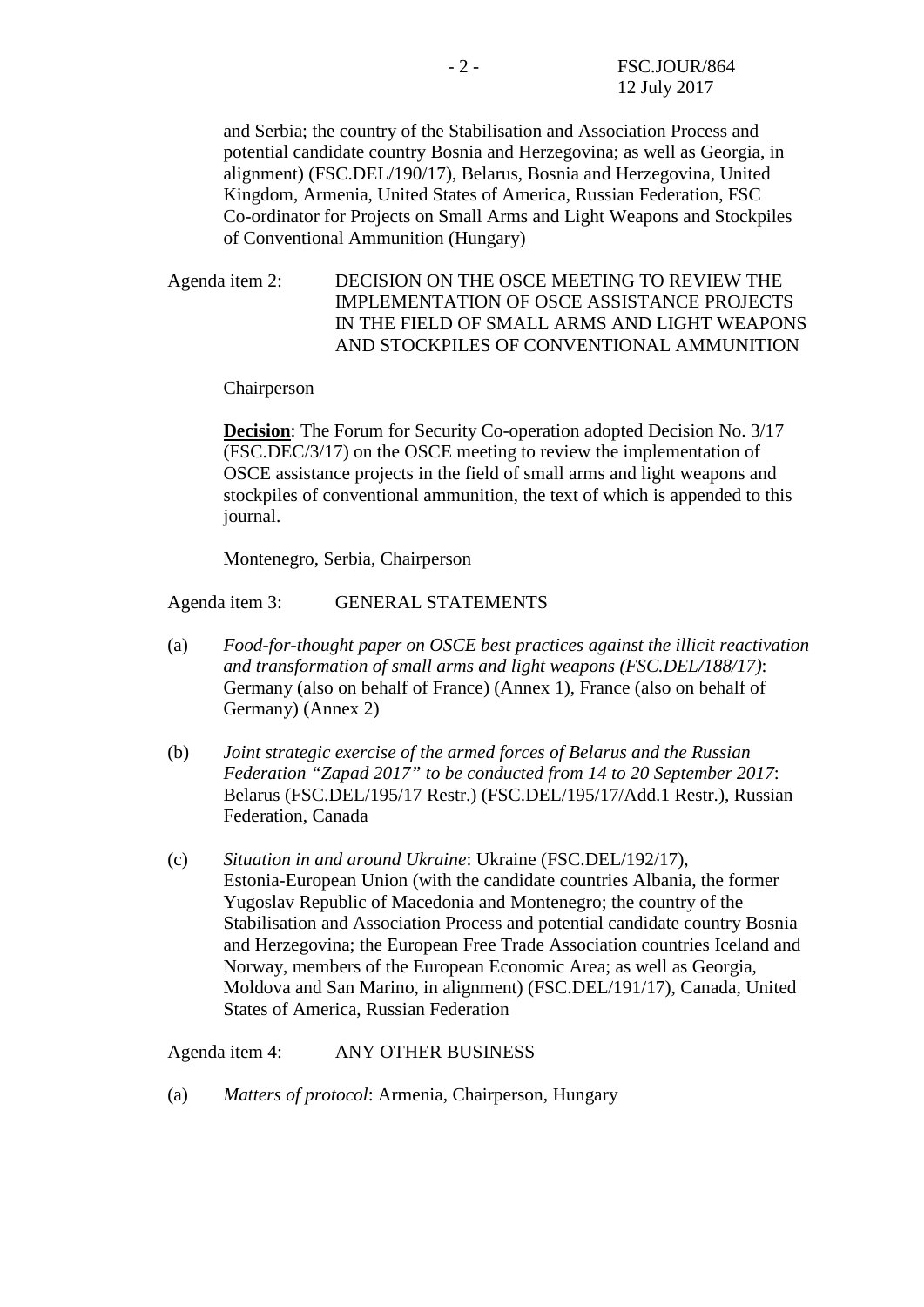- (b) *Final report on the retreat on politico-military issues related to "Vienna Document 2011, Chapter IX: Compliance and Verification – Demonstration of an Evaluation", held in Zwölfaxing, Austria, on 22 June 2017 (CIO.GAL/131/17 Restr.)*: Austria, Co-ordinator of the FSC Chair for the Vienna Document (Switzerland), Germany, Hungary
- 4. Next meeting:

Wednesday, 19 July 2017, at 10 a.m., in the Neuer Saal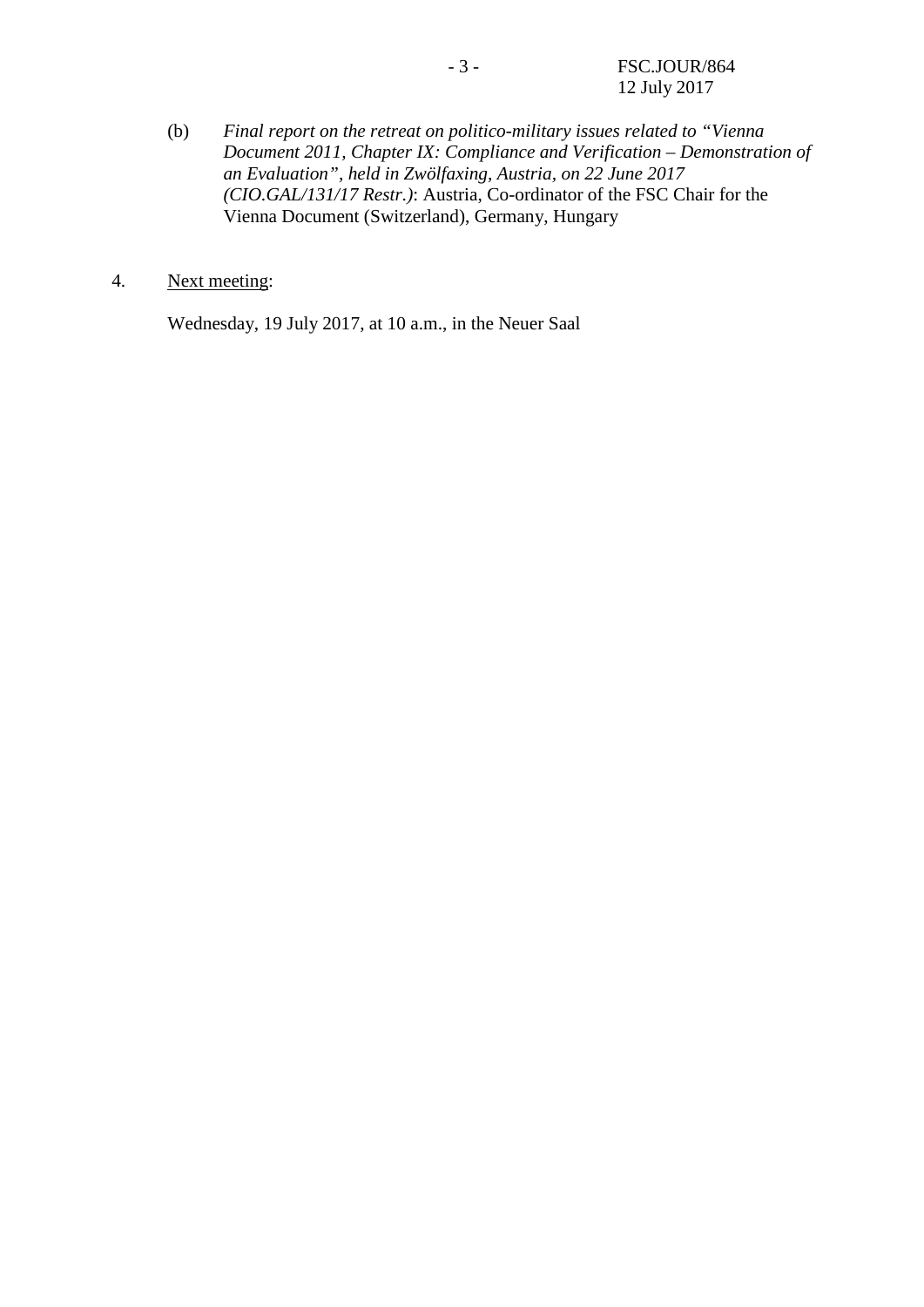

FSC.JOUR/864

ENGLISH Original: GERMAN

**858th Plenary Meeting** FSC Journal No. 864, Agenda item 3(a)

# **STATEMENT BY THE DELEGATION OF GERMANY (ALSO ON BEHALF OF FRANCE)**

Mr. Chairperson, Excellencies, Distinguished delegates,

I should like first to thank the Russian Chairmanship for including the topic of management of stockpiles of conventional ammunition and their destruction on today's agenda.

We are also here today to discuss a related issue of great relevance, namely small arms and light weapons and their deactivation.

All OSCE participating States and Partners for Co-operation are affected one way or another by the problem of the illegal proliferation of small arms. Globally speaking, this has great destabilization potential, threatening peace, stability and security.

Small arms smuggling feeds organized crime, terrorism, gang criminality and armed conflicts. There are some 600 to 800 million small arms in circulation worldwide. Because they are inexpensive, easy to use, portable and simple to hide, monitoring their transfer and proliferation is a particular challenge.

There are a couple of trends to be observed in connection with small arms proliferation. There is evidence that improperly deactivated arms are illegally reactivated or that firearms not intended for use with live ammunition are converted into deadly weapons for use in criminal activities and terrorist attacks. France was painfully confronted by this circumstance during the attack in January 2015, when one of the attackers used a converted weapon. This tragic event illustrated the threat posed by weapons that had hitherto been thought unusable.

If the deactivation is not carried out properly, the firearm can be reactivated by anyone with basic technical knowledge and a few tools. The availability of these weapons, their inexpensive price and their inconspicuousness make them very attractive for criminal groups and terrorist organizations, particularly in countries in which the purchase and possession of small arms is strictly controlled.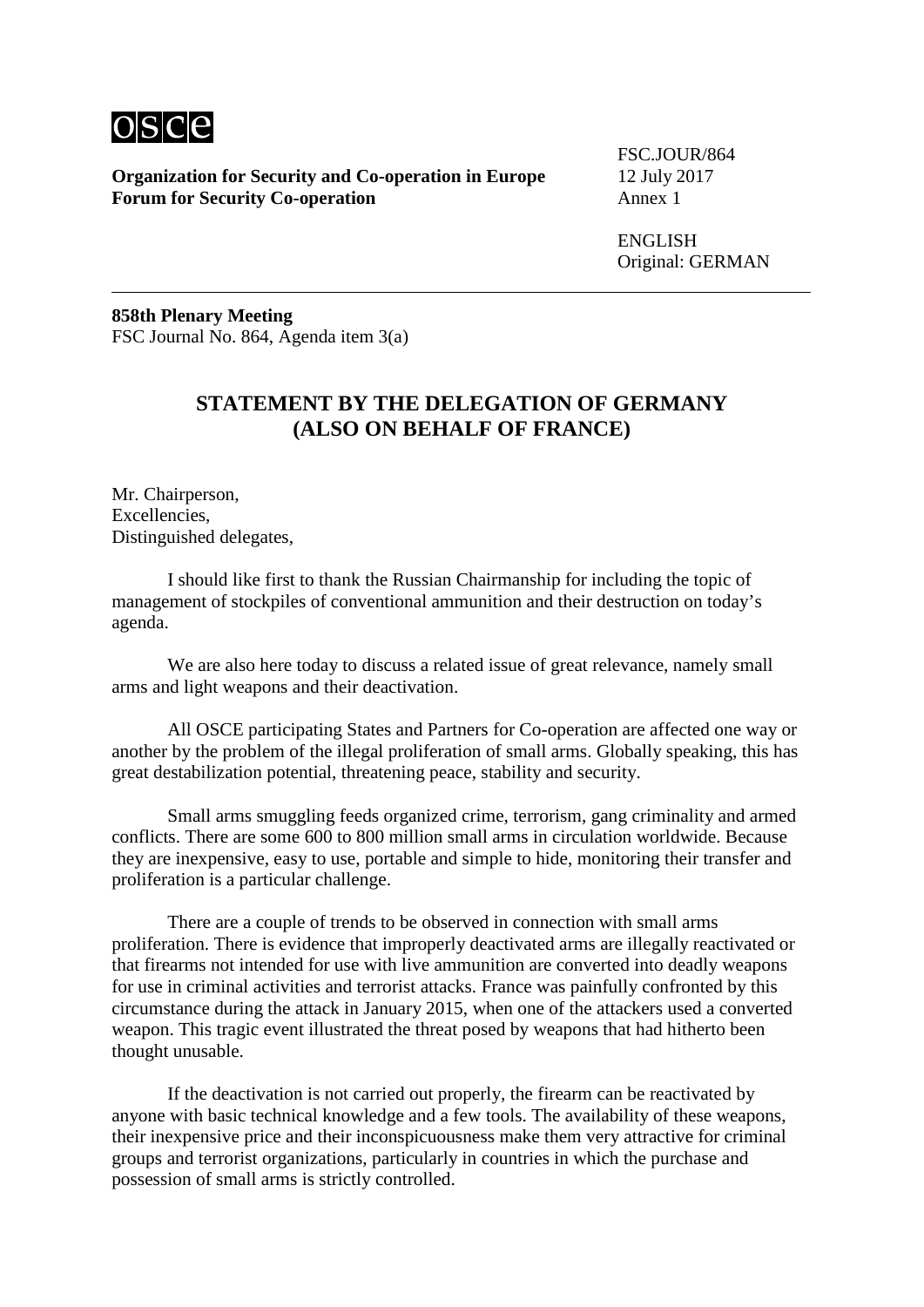In addition, gun laws regulating the transfer of small arms in many States are not applied to deactivated weapons because they are no longer regarded as weapons. Different deactivation standards in States in the same region or in a free trade zone can result in gaps in control processes, as the same object is regarded as a weapon in one country but not in the next.

It is therefore important for States to co-ordinate their activities to ensure that deactivated firearms are in fact deactivated once and for all and cannot be used for deadly purposes.

The international community has demonstrated an awareness of this problem at various levels and shown its willingness to address it. In its report on the Sixth Biennial Meeting of States, the United Nations Small Arms Programme of Action notes: "the need to ensure that destroyed and deactivated small arms and light weapons are rendered permanently inoperable such that illicit reactivation is physically impossible, and the value of relevant best practices in this regard."

Article 9 of the UN Firearms Protocol also contains a reference to deactivated small arms. The European Union Member States passed a Regulation on Minimum Standards for Deactivation in 2015, and Best Practices for Deactivation were proposed within the Wassenaar Arrangement.

Mr. Chairperson,

I request that this part of the statement also be attached to the journal of the day.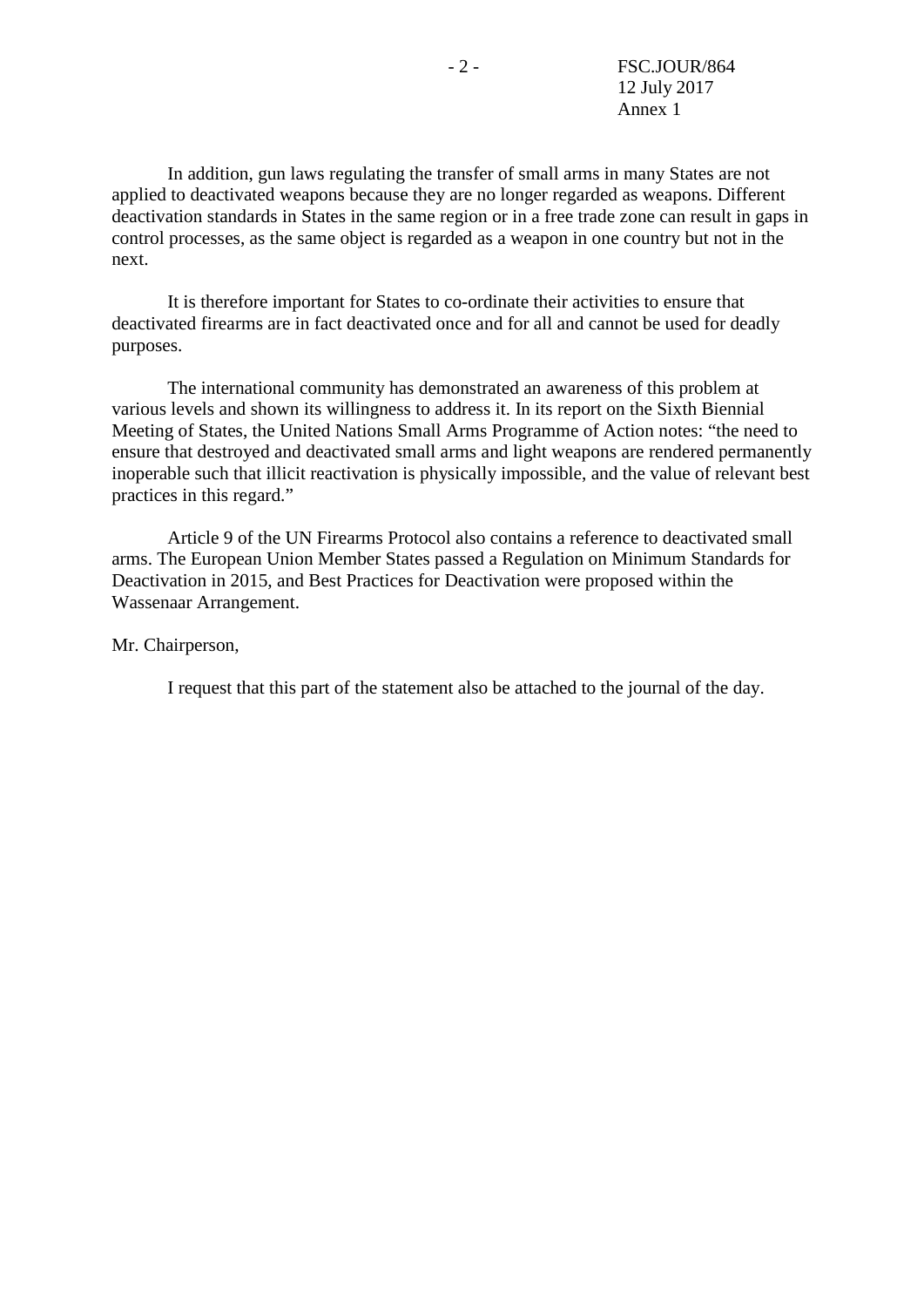

FSC.JOUR/864

ENGLISH Original: FRENCH

**858th Plenary Meeting** FSC Journal No. 864, Agenda item 3(a)

# **STATEMENT BY THE DELEGATION OF FRANCE (ALSO ON BEHALF OF GERMANY)**

The OSCE itself has started work on the deactivation of small arms and light weapons (SALW), and progress can be expected in this area. In the OSCE Document on Small Arms and Light Weapons adopted in 2000, the participating States agreed that "the deactivation of small arms will be carried out only in such a way as to render all essential parts of the weapon permanently inoperable and therefore incapable of being removed, replaced or modified in a way that might permit the weapon to be reactivated."

In September 2016, the Conflict Prevention Centre made a study of national small arms deactivation practices in the OSCE area. It revealed that although there are different deactivation standards in the participating States, there is nevertheless a common understanding of the idea of permanent and irreversible deactivation. A seminar organized in March 2017 thanks to Germany on SALW deactivation monitoring enabled States to gain a better understanding of the stakes involved and current deactivation practices and to identify a common approach to meeting the challenges connected with the use of deactivated arms for criminal purposes.

Following on from the seminar in March 2017, France and Germany would like now to submit a draft Forum for Security Co-operation (FSC) decision and a Best Practice Guide on Deactivation of SALW for consideration by participating States. This initiative could form the OSCE's response to the challenges posed by the use of reactivated or transformed firearms in terrorist attacks and criminal activities.

Although non-binding in nature, the Guide would help to establish a common understanding of the essential aspects of the permanent deactivation of SALW and could provide the basis for practical assistance by the OSCE in that area to interested participating States. It contains information on relevant international commitments and suggests approaches and procedures for ensuring the irreversible deactivation of light weapons, including operational measures such as the adoption of adapted legislation, technical specifications for SALW deactivation standards, the designation of control authorities and marking and tracing measures.

The risks associated with the illicit conversion, transformation or reactivation of SALW and trafficking in these arms are a serious threat to our common security. The OSCE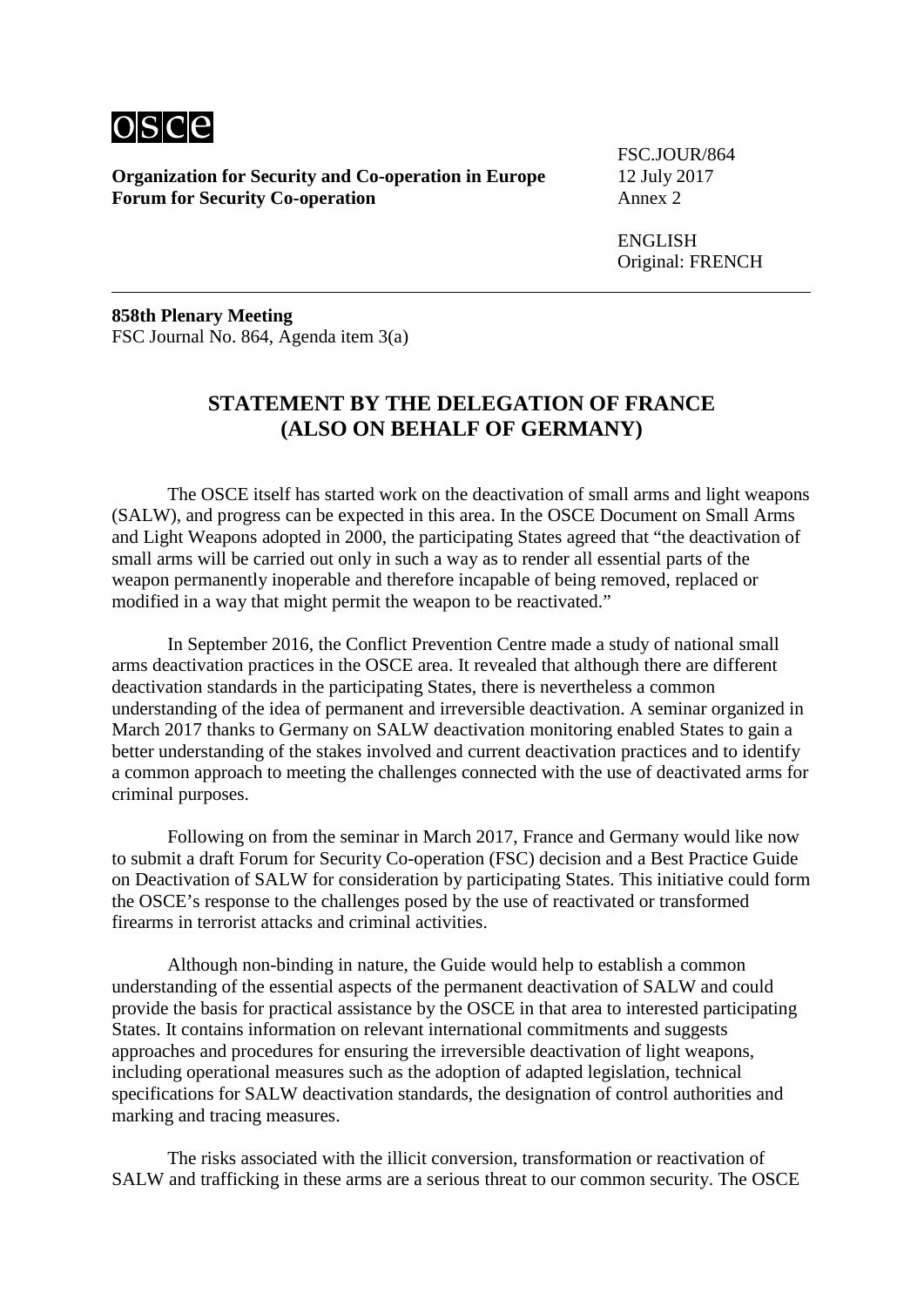and the participating States can offer real added value in combating this scourge. This is the reason for the joint proposal by France and Germany.

We therefore ask the FSC Chairperson to add this subject to the agenda of the next meeting of Working Group A.

Mr. Chairperson, ambassadors and delegates, I thank you.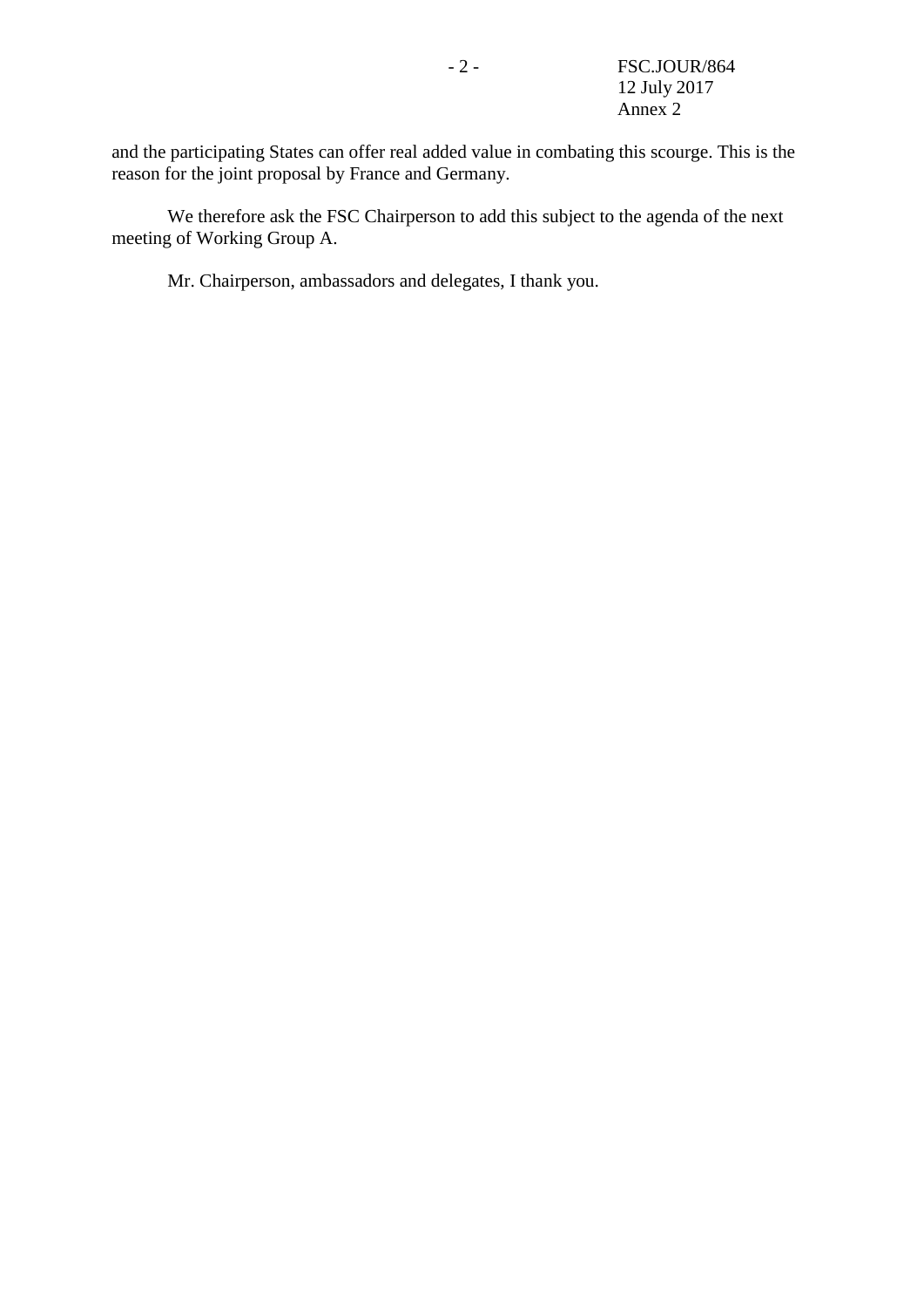

FSC.DEC/3/17

Original: ENGLISH

**858th Plenary Meeting** FSC Journal No. 864, Agenda item 2

# **DECISION No. 3/17 OSCE MEETING TO REVIEW THE IMPLEMENTATION OF OSCE ASSISTANCE PROJECTS IN THE FIELD OF SMALL ARMS AND LIGHT WEAPONS AND STOCKPILES OF CONVENTIONAL AMMUNITION**

The Forum for Security Co-operation (FSC),

Mindful of the important role of the OSCE in combating the illicit trafficking of small arms and light weapons (SALW) in all its aspects and of its endeavour to contribute to the reduction in, and prevention of, the excessive and destabilizing accumulation and uncontrolled spread of SALW,

Recognizing the continuing importance of OSCE measures aimed at addressing the security risks and the safety of stockpiles of SALW and conventional ammunition in surplus and/or awaiting destruction in some States in the OSCE area,

Reaffirming its commitment to strengthening efforts aimed at ensuring the full implementation of the OSCE Document on Small Arms and Light Weapons (FSC.DOC/1/00/Rev.1, 20 June 2012), the OSCE Document on Stockpiles of Conventional Ammunition (SCA) (FSC.DOC/1/03/Rev.1, 23 March 2011), and related FSC decisions, including the OSCE Plan of Action on Small Arms and Light Weapons (FSC.DEC/2/10, 26 May 2010),

Recalling Ministerial Council Decision No. 10/14, which tasked the FSC to continue to strengthen efforts to fully implement existing measures and commitments set out in the OSCE Document on SALW, the OSCE Document on SCA, and related FSC decisions,

Also recalling the Ministerial Declaration on OSCE Assistance Projects in the Field of SALW and SCA (MC.DOC/3/16), which encourages participating States to hold periodic conferences to assess the implementation of ongoing OSCE projects on SALW and SCA,

Commending the successful projects conducted by the OSCE on the destruction of surplus SALW and SCA as well as ensuring their safe and secure storage,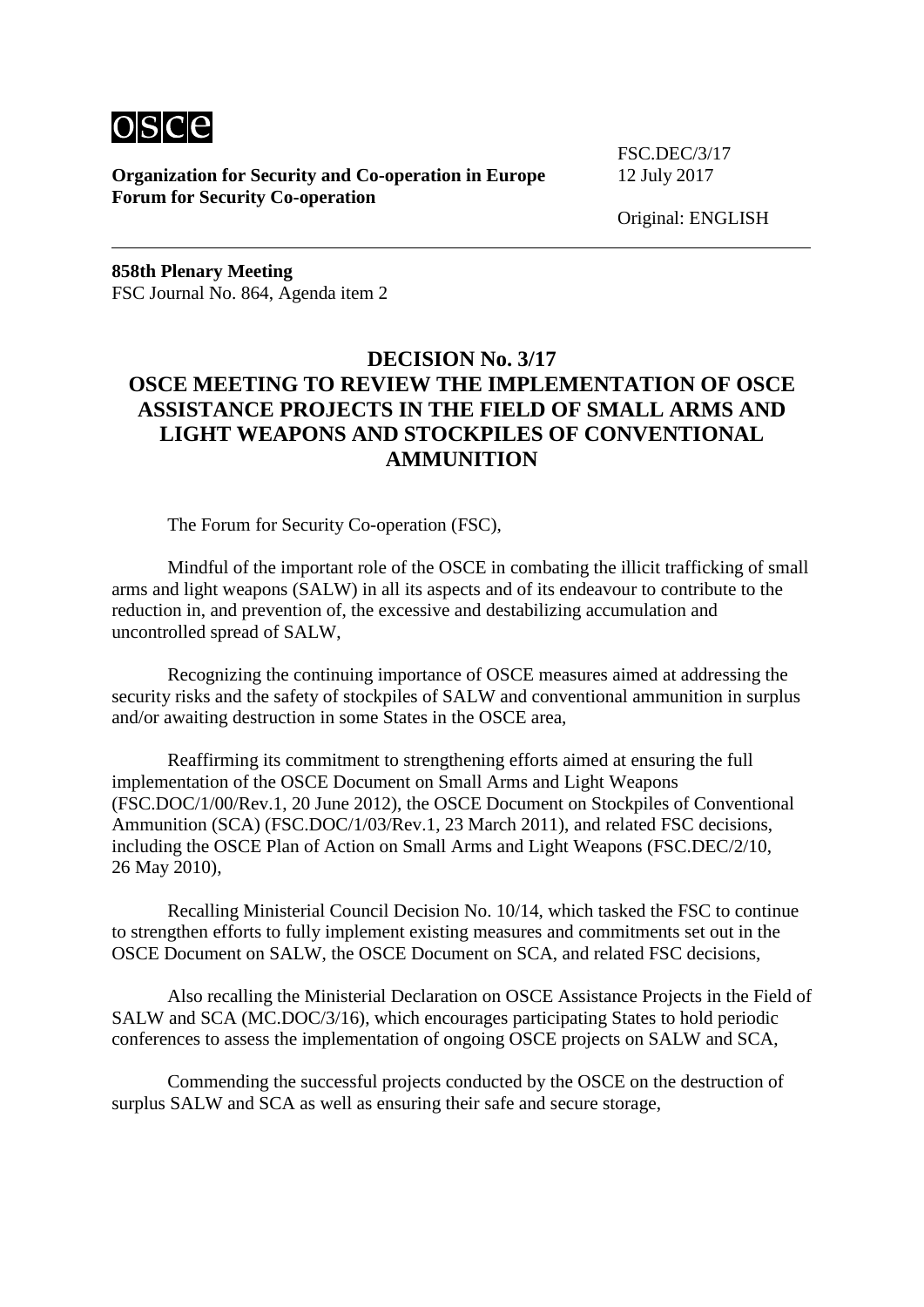Decides:

1. To organize an OSCE meeting to review the implementation of OSCE assistance projects in the field of SALW and SCA under the OSCE Documents on SALW and SCA, with a view to exploring possible further actions, to be held on 3 and 4 October 2017, in Vienna, in accordance with the programme, indicative timetable and organizational modalities annexed to this decision;

2. To request the OSCE Secretariat to support the organization of this meeting;

3. To invite the OSCE participating States to consider providing extrabudgetary contributions for the above-mentioned event.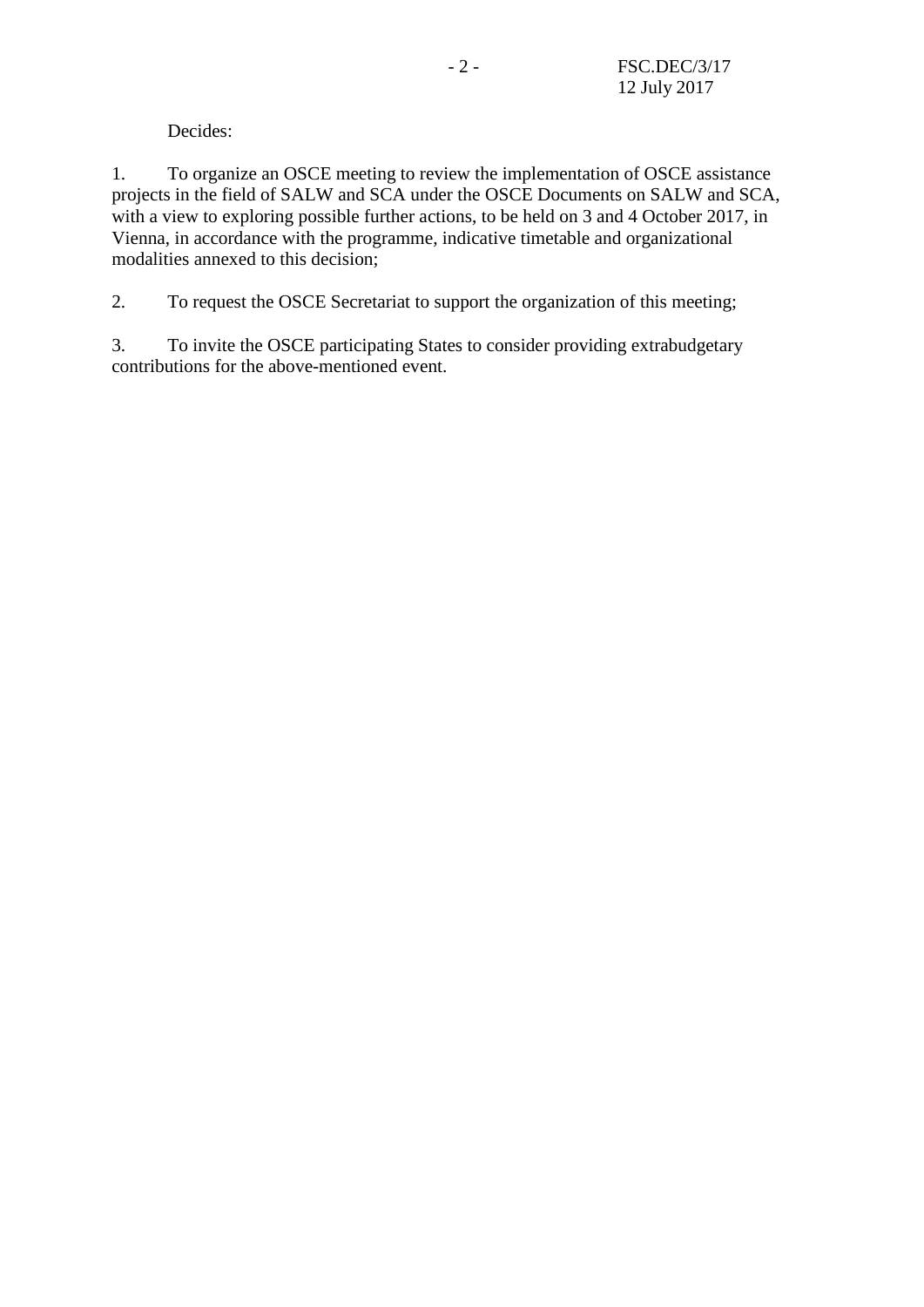FSC.DEC/3/17 12 July 2017 Annex

# **OSCE MEETING TO REVIEW THE IMPLEMENTATION OF OSCE ASSISTANCE PROJECTS IN THE FIELD OF SMALL ARMS AND LIGHT WEAPONS AND STOCKPILES OF CONVENTIONAL AMMUNITION**

Vienna, 3 and 4 October 2017

# **I. Agenda and indicative timetable**

## **Tuesday, 3 October 2017**

| $9.30 - 10.30$ a.m. | Opening session                                                                                         |
|---------------------|---------------------------------------------------------------------------------------------------------|
|                     | Opening statement by the FSC Chairperson                                                                |
|                     | Opening address by the Director of the Conflict Prevention<br>Centre                                    |
|                     | Opening address (TBD)                                                                                   |
| $10.30 - 11$ a.m.   | Working session I: Assistance mechanism under the OSCE Documents<br>on SALW and SCA                     |
|                     | Introduction by the working session moderator                                                           |
|                     | Presentation on the assistance mechanism for participating<br>States and Partners for Co-operation      |
| $11 - 11.30$ a.m.   | Coffee break                                                                                            |
| $11.30 - 1$ p.m.    | Working session II: Progress and existing challenges in the<br>implementation of SALW and SCA projects  |
|                     | Introduction by the working session moderator                                                           |
|                     | Presentations on the progress and existing challenges in the<br>implementation of SALW and SCA projects |
|                     | Discussion                                                                                              |
| $1-2.30$ p.m.       | Lunch break                                                                                             |
| $2.30 - 6$ p.m.     | Continuation of working session II (with a 30 minute coffee break)                                      |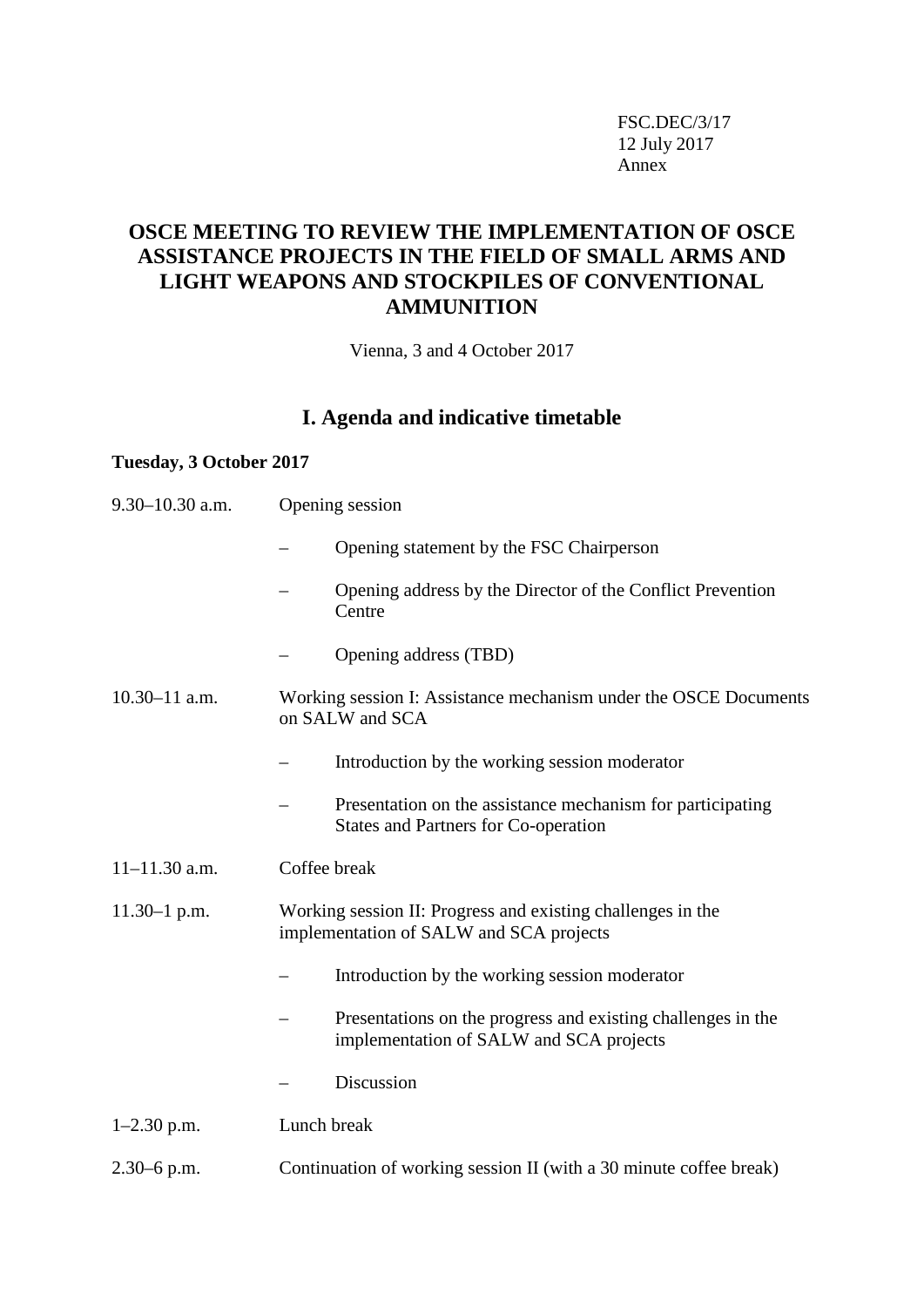## **Wednesday, 4 October 2017**

| $10$ a.m. $-12$ noon | Continuation of working session II                                                                           |
|----------------------|--------------------------------------------------------------------------------------------------------------|
| $12$ noon-1 p.m.     | Closing session                                                                                              |
|                      | Overview of the funding of OSCE projects on SALW and SCA                                                     |
|                      | Discussion to explore possible further actions for the<br>implementation of SALW and SCA assistance projects |
|                      | FSC Chairperson's closing remarks                                                                            |

# **II. Organizational modalities**

## **Background**

Ministerial Council Decision No. 10/14 tasked the FSC to, *inter alia*, continue to strengthen efforts to fully implement existing measures and commitments set out in the OSCE Document on SALW, the OSCE Document on SCA, and related FSC decisions as well as to explore ways to enhance outreach to the OSCE Partners for Co-operation on issues related to SALW and SCA. The meeting will provide an opportunity to discuss the implementation of OSCE assistance projects on SALW and SCA, as well as provide a forum to examine further ways of improving the effectiveness of such projects.

The Ministerial Declaration on OSCE Assistance Projects in the Field of SALW and SCA (MC.DOC/3/16) encourages continued discussions on topical security issues related to SALW and SCA projects and holding periodic conferences to assess the implementation of ongoing OSCE projects on SALW and SCA.

## **Organization**

The FSC Chairmanship will chair the opening and closing sessions.

Each working session will have one designated moderator and one rapporteur throughout. The task of the moderators will be to facilitate and follow the discussion, while the immediate task of the rapporteurs will be to present brief written summary reports for use by the Chairperson of the closing session, and a written summary report, which will become a part of the Chairperson's report. The rapporteurs will assist the moderators in the preparation of their respective working sessions.

Each working session will be introduced by the moderator, after which several presentations will be given on specific aspects of the topic, either by the moderator or by other experts. The introduction and the presentations are to be in line with point papers to be distributed via the moderator prior to the meeting. The introductions and the presentations at the working sessions are to be brief, so as to allow maximum time for discussion, and should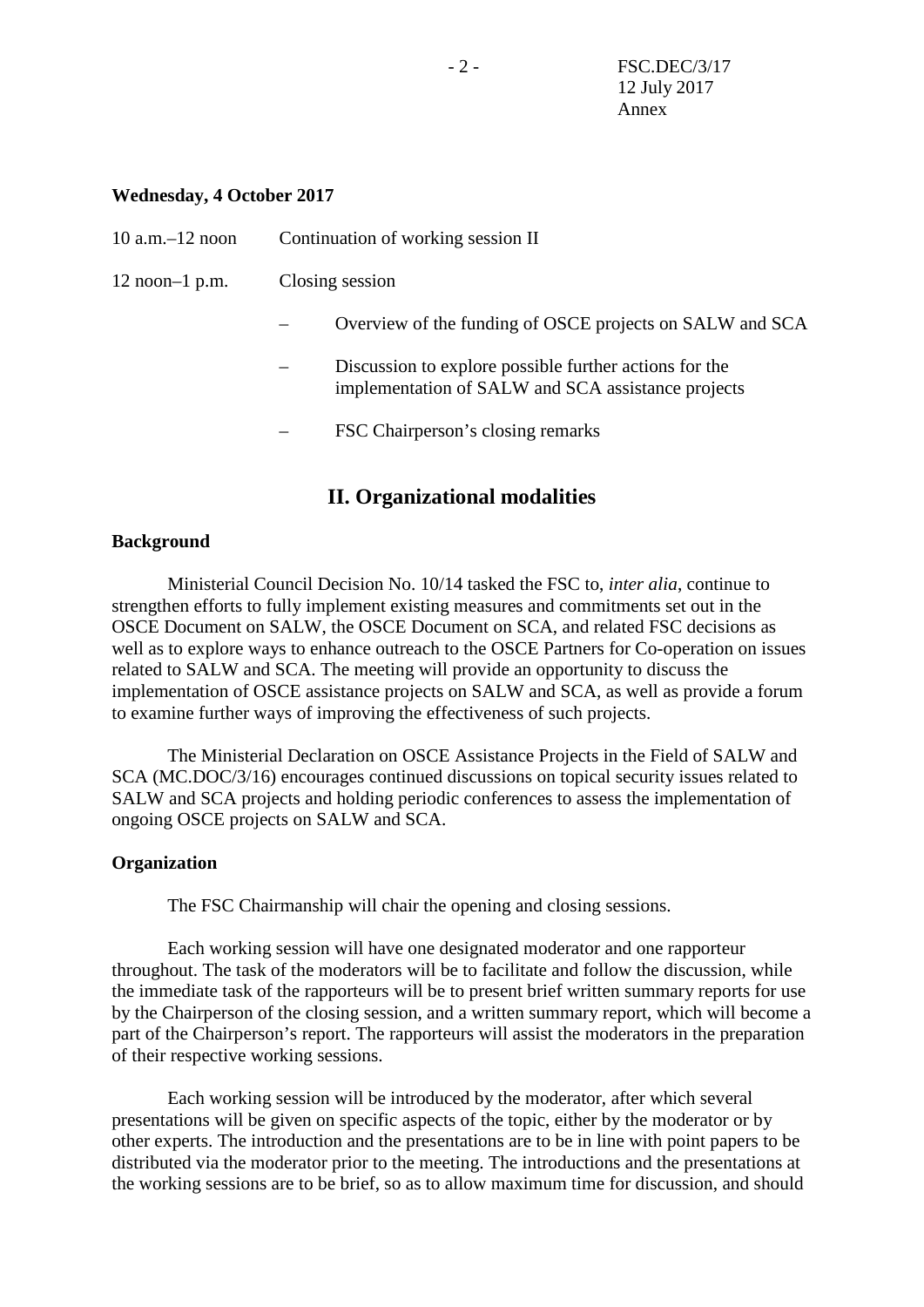therefore highlight only the most important elements of the point papers so as to provide information and set the scene for the discussion.

The Rules of Procedure of the OSCE will be followed, *mutatis mutandis*, at the meeting. Also, the guidelines for organizing OSCE meetings (PC.DEC/762) will be taken into account.

Interpretation from and into all six working languages of the OSCE will be provided at the opening, working and closing sessions. The FSC Chairperson will provide a report on the meeting not later than 15 December 2017, including a summary of suggestions and recommendations made during the meeting. The OSCE Secretariat will assist the FSC Chairperson in all matters concerning the organizational modalities of the meeting.

### **Participation**

The participating States are encouraged to ensure the participation of senior officials, including those from capitals, at the meeting. The OSCE institutions will participate in the meeting. The Partners for Co-operation will also be invited to participate.

Other relevant international and regional organizations that are involved in relevant SALW activities, such as the UN Office for Disarmament Affairs, the UN Development Programme, the European Union, will also be invited by the FSC Chairperson. The deadline for registrations will be 10 September 2017.

#### **General guidelines for participants**

Prior circulation of briefings, overviews or statements is encouraged. To promote interactive discussion, delegations are requested to provide formal statements in writing only. Delegations are requested to limit the length of their oral statements to five minutes.

#### **Guidelines for keynote speakers and panellists**

To facilitate discussion within the time constraints, the keynote presentation will be limited to 15–20 minutes, introductions and presentations in the working sessions to 10–15 minutes, and interventions/questions from the floor to five minutes.

In their contributions, the speakers at the opening and working sessions should set the scene for the discussion and stimulate debate among delegations by raising appropriate questions and suggesting potential recommendations, and should concentrate on the highlights of their contributions. Speakers should remain present during the entire session they are addressing and should be ready to engage in the debate following their presentation. In order to promote interactive discussion, formal statements and interventions at the working sessions should be as concise as possible and should not exceed five minutes. The speakers should also contribute to the further substance of the meeting as it evolves and as time permits. Prior circulation of statements and interventions will enhance the possibility form engaging in discussion.